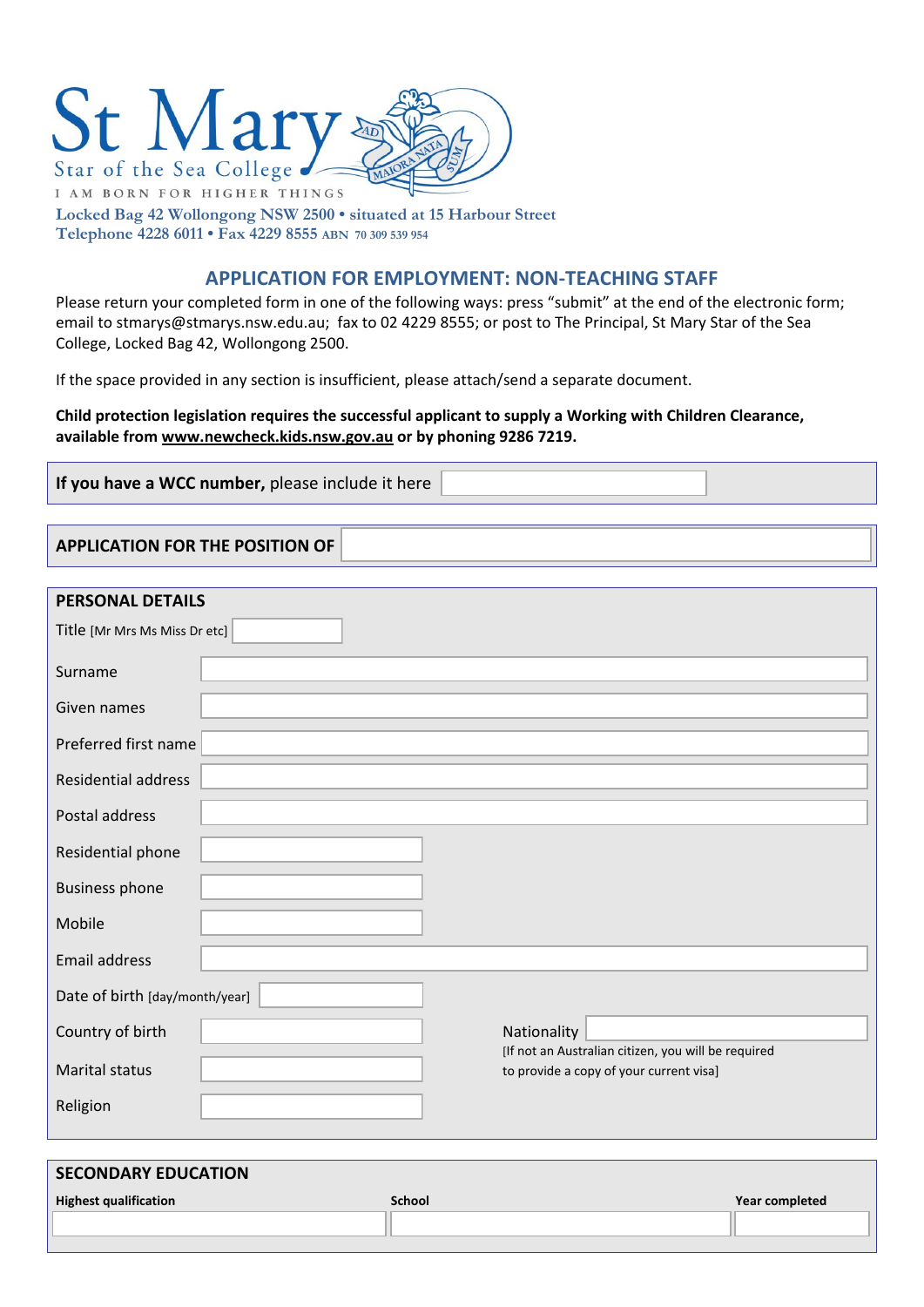| TERTIARY EDUCATION [If your application is successful, you will be required to produce official original records] |                             |              |  |  |
|-------------------------------------------------------------------------------------------------------------------|-----------------------------|--------------|--|--|
| <b>Qualification gained</b>                                                                                       | <b>Institution attended</b> | Date awarded |  |  |
|                                                                                                                   |                             |              |  |  |
|                                                                                                                   |                             |              |  |  |
|                                                                                                                   |                             |              |  |  |
|                                                                                                                   |                             |              |  |  |
|                                                                                                                   |                             |              |  |  |
|                                                                                                                   |                             |              |  |  |
|                                                                                                                   |                             |              |  |  |

# **OTHER TRAINING/QUALIFICATIONS Qualification gained Institution attended Date awarded**

| <b>EMPLOYMENT HISTORY</b> |            |              |  |
|---------------------------|------------|--------------|--|
| Institution               | Occupation | <b>Dates</b> |  |
|                           |            |              |  |
|                           |            |              |  |
|                           |            |              |  |
|                           |            |              |  |
|                           |            |              |  |
|                           |            |              |  |
|                           |            |              |  |
|                           |            |              |  |
|                           |            |              |  |
|                           |            |              |  |

# **PROFESSIONAL ASSOCIATIONS OF WHICH YOU ARE A MEMBER**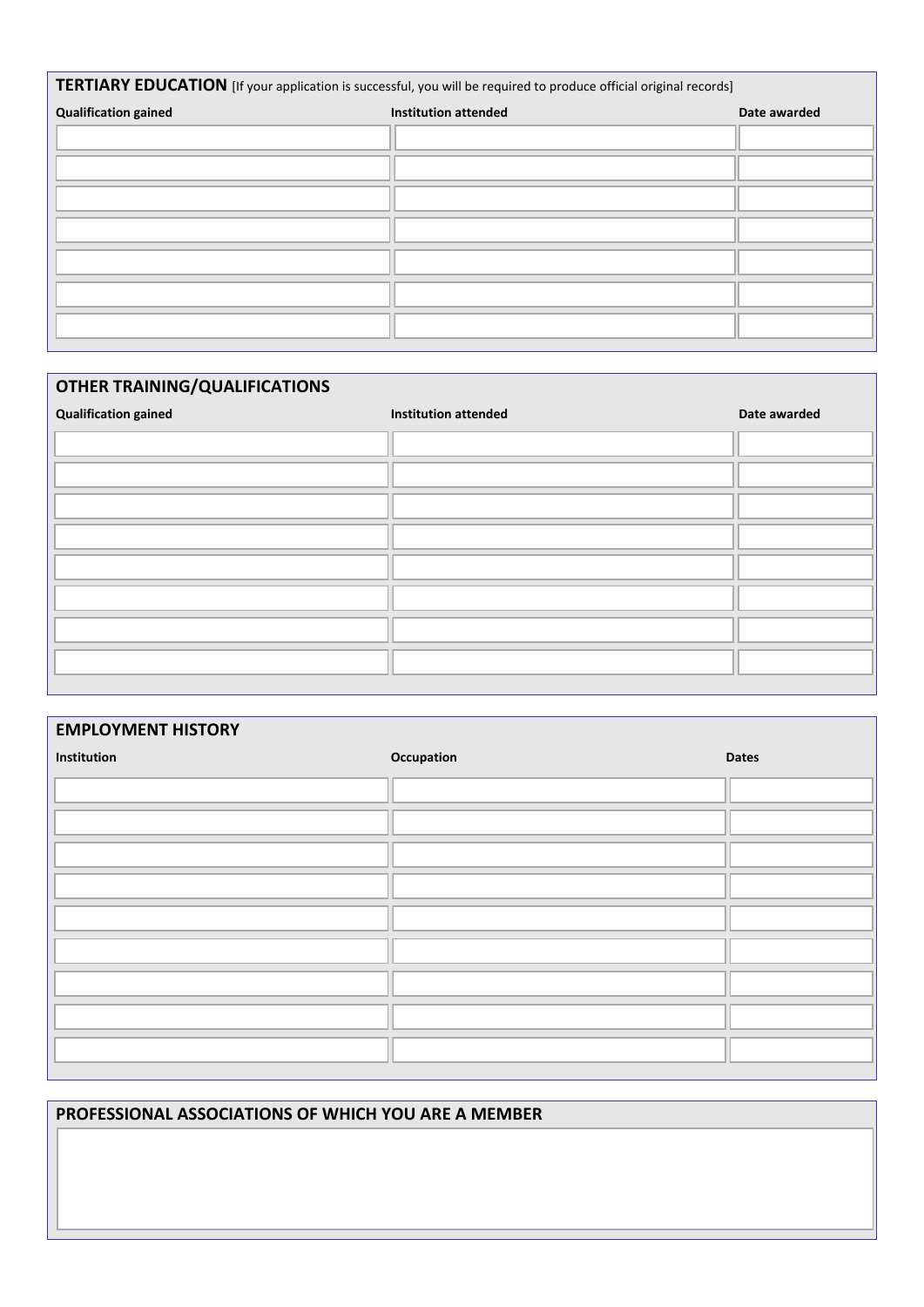# **HEALTH AND EMPLOYMENT**

Applicants are asked to complete all of the health and employment declaration and to provide any supporting or explanatory material. The information is necessary in order to assess each applicant's eligibility for employment. This information is confidential.

Details required include the nature of a health condition, past and/or present treatment, and full name of the doctor or specialist consulted.

| 1. Do you have any current health problems which may impact on your capacity to carry<br>out the duties of the position, including student supervision and co-curricular duties? | Yes<br><b>No</b> |
|----------------------------------------------------------------------------------------------------------------------------------------------------------------------------------|------------------|
|                                                                                                                                                                                  |                  |
|                                                                                                                                                                                  |                  |
| 2. Are you taking regular medication prescribed by a medical practitioner<br>which may impact on your capacity to carry out the duties of the position?                          | Yes<br>No        |
| If yes, please provide details including medication, reasons for use and dates.                                                                                                  |                  |
|                                                                                                                                                                                  |                  |
| 3. Have you in the last three years had 10 or more consecutive days leave for sickness?                                                                                          | Yes<br><b>No</b> |
| If yes, please provide details, including dates.                                                                                                                                 |                  |
|                                                                                                                                                                                  |                  |
|                                                                                                                                                                                  |                  |
| 4. Have you ever suffered from any mental or emotional disorders, including anxiety<br>or a depressive state, which requires medical support?                                    | Yes<br><b>No</b> |
| If yes, please provide details, including dates.                                                                                                                                 |                  |
|                                                                                                                                                                                  |                  |
|                                                                                                                                                                                  |                  |
| 5. Do you have any significant vision, voice or hearing loss or impairment?                                                                                                      | Yes<br><b>No</b> |
| If yes, please provide details, including dates                                                                                                                                  |                  |
|                                                                                                                                                                                  |                  |
|                                                                                                                                                                                  |                  |
|                                                                                                                                                                                  |                  |
|                                                                                                                                                                                  |                  |